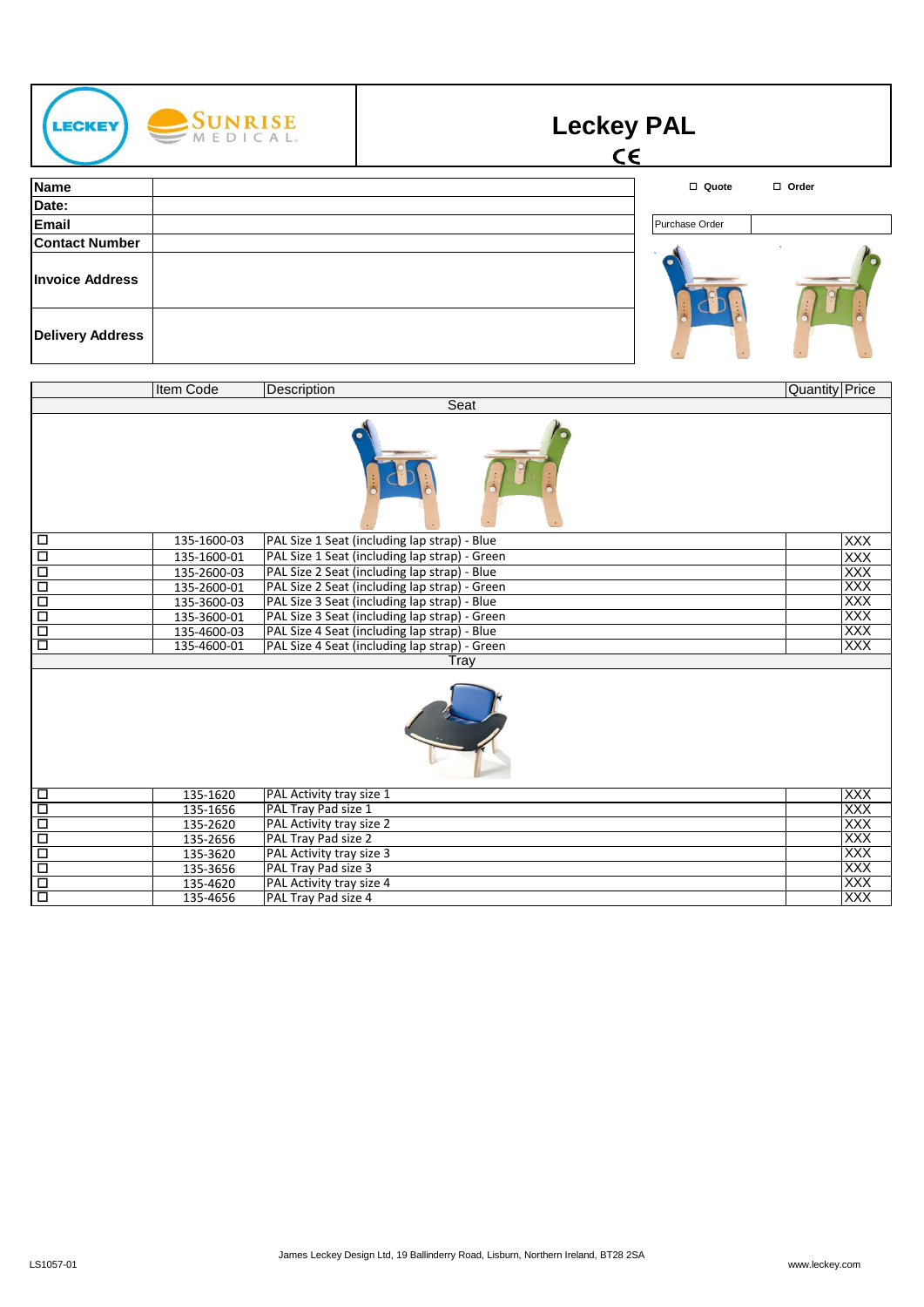|                      |                                                        | Side Pads                                                         |                   |  |  |
|----------------------|--------------------------------------------------------|-------------------------------------------------------------------|-------------------|--|--|
|                      |                                                        |                                                                   |                   |  |  |
| $\Box$               | 135-1635-03                                            | PAL 25mm Side Pads size 1 (pair) - Blue                           | XXX               |  |  |
| Ō                    | 135-1635-01                                            | PAL 25mm Side Pads size 1 (pair) - Green                          | <b>XXX</b><br>XXX |  |  |
| $\overline{\Box}$    | PAL 50mm Side Pads size 1 (pair) - Blue<br>135-1654-03 |                                                                   |                   |  |  |
| 몸                    | 135-1654-01                                            | PAL 50mm Side Pads size 1 (pair) - Green                          | XXX               |  |  |
|                      | 135-2635-03                                            | PAL 25mm Side Pads size 2 (pair) - Blue                           | XXX               |  |  |
| $\overline{\square}$ | 135-2635-01                                            | PAL 25mm Side Pads size 2 (pair) - Green                          | XXX               |  |  |
| $\Box$               | 135-2654-03                                            | PAL 50mm Side Pads size 2 (pair) - Blue                           | $\overline{XXX}$  |  |  |
| $\overline{\square}$ | 135-2654-01                                            | PAL 50mm Side Pads size 2 (pair) - Green                          | XXX               |  |  |
| $\Box$               | 135-3635-03                                            | PAL 25mm Side Pads size 3-4 (pair) - Blue                         | XXX               |  |  |
| $\Box$               | 135-3635-01                                            | PAL 25mm Side Pads size 3-4 (pair) - Green                        | XXX               |  |  |
| Ξ                    | 135-3654-03                                            | PAL 50mm Side Pads size 3-4 (pair) - Blue                         | XXX               |  |  |
| $\Box$               | 135-3654-01                                            | PAL 50mm Side Pads size 3-4 (pair) - Green                        | <b>XXX</b>        |  |  |
|                      |                                                        | Ramped Cushion                                                    |                   |  |  |
|                      |                                                        |                                                                   |                   |  |  |
| $\Box$               | 135-1651-03                                            | PAL Ramped Seat Cushion size 1 - Blue                             | <b>XXX</b>        |  |  |
| $\Box$               | 135-1651-01                                            | PAL Ramped Seat Cushion size 1 - Green                            | <b>XXX</b>        |  |  |
| $\Box$               | 135-2651-03                                            | PAL Ramped Seat Cushion size 2 - Blue                             | XXX               |  |  |
| $\Box$               | 135-2651-01                                            | PAL Ramped Seat Cushion size 2 - Green                            | <b>XXX</b>        |  |  |
| $\Box$               | 135-3651-03                                            | PAL Ramped Seat Cushion size 3 - Blue                             | XXX               |  |  |
| d                    | 135-3651-01                                            | PAL Ramped Seat Cushion size 3 - Green                            | XXX               |  |  |
| Ξ                    | 135-4651-03                                            | PAL Ramped Seat Cushion size 4 - Blue                             | XXX               |  |  |
| $\Box$               | 135-4651-01                                            | PAL Ramped Seat Cushion size 4 - Green                            | XXX               |  |  |
|                      |                                                        | Pommel                                                            |                   |  |  |
|                      |                                                        | $\begin{pmatrix} \alpha & \alpha \\ \alpha & \beta \end{pmatrix}$ |                   |  |  |
| $\Box$               | 135-1602-03                                            | PAL Pommel (size 1) - Blue                                        | XXX               |  |  |
| $\Box$               | 135-1602-01                                            | PAL Pommel (size 1) - Green                                       | <b>XXX</b>        |  |  |
| $\Box$               | 135-3602-03                                            | PAL Pommel (size 2 3 4) - Blue                                    | <b>XXX</b>        |  |  |
| $\overline{\square}$ | 135-3602-01                                            | PAL Pommel (size 2 3 4) - Green                                   |                   |  |  |
| $\Box$               | 135-1603                                               | Footrest<br>PAL Footrest size 1                                   | XXX               |  |  |
| Π                    | 135-2603                                               | PAL Footrest size 2                                               |                   |  |  |
| Ξ                    | 135-3603                                               | PAL Footrest size 3                                               | XXX<br>XXX        |  |  |
| $\overline{\square}$ | PAL Footrest size 4<br>135-4603                        |                                                                   |                   |  |  |
|                      |                                                        |                                                                   | XXX               |  |  |